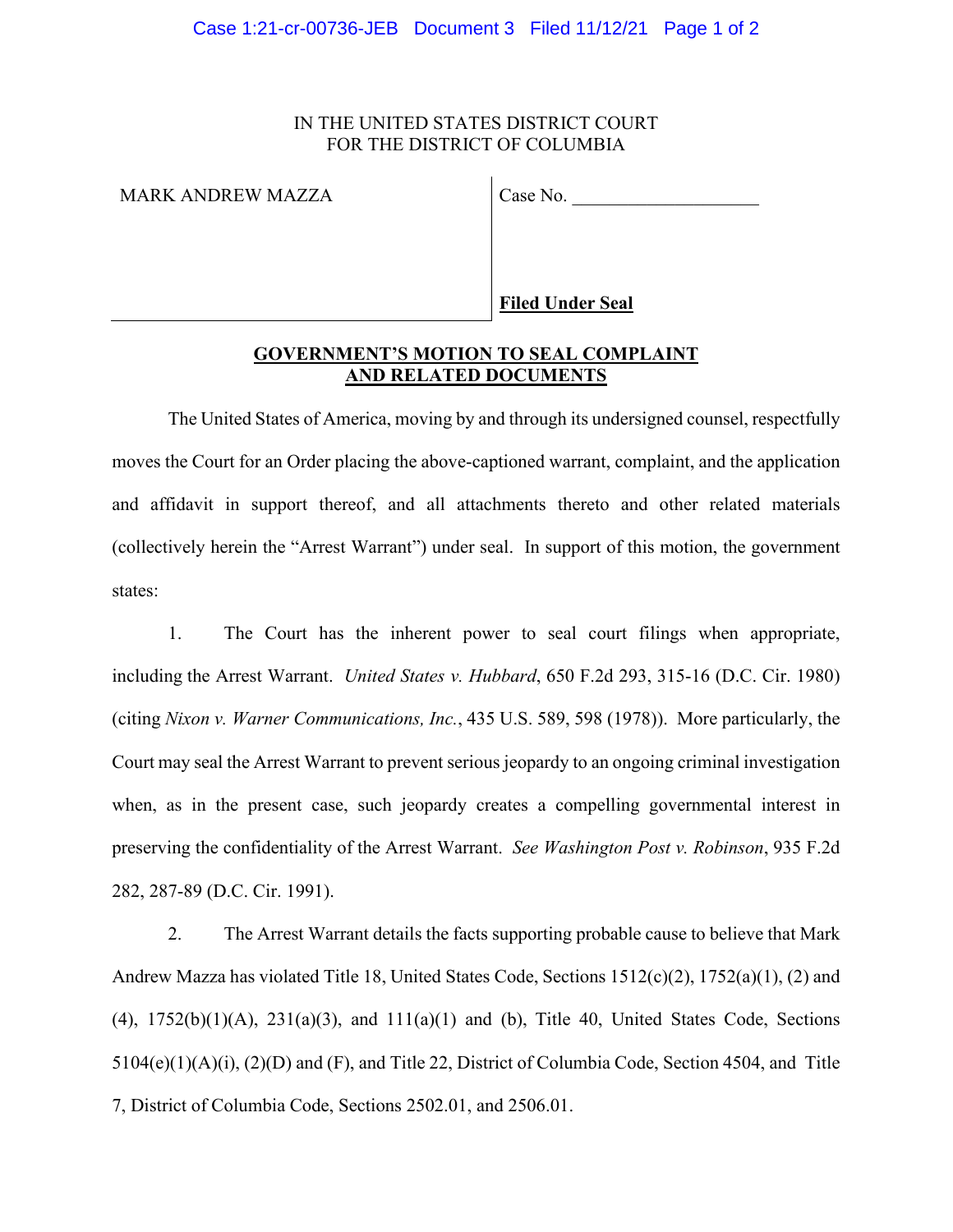### Case 1:21-cr-00736-JEB Document 3 Filed 11/12/21 Page 2 of 2

3. The government will continue its investigation after execution of the Arrest Warrant, and disclosure of the Arrest Warrant would jeopardize the investigation by providing the subject(s) of the investigation an opportunity to destroy evidence or flee and jeopardize the investigation by disclosing the details of facts known to investigators, the identities of witnesses, and the investigative strategy.

4. For the foregoing reasons, the government respectfully requests that the Arrest Warrant be sealed until further order of this Court, except as necessary to facilitate the enforcement of criminal law, including the execution of the Arrest Warrant, or to any federal official to assist the official receiving the information in the performance of that official's duties.

Respectfully submitted,

Matthew M. Graves United States Attorney D.C. Bar 481052

By: */s/ Tejpal. S. Chawla*

 Tejpal S. Chawla Assistant United States Attorney D.C. Bar Number 464012 National Security Section United States Attorney's Office 555 4th Street, N.W. Washington, D.C. 20530 (202) 252-7280 tejpal.chawla@usdoj.gov